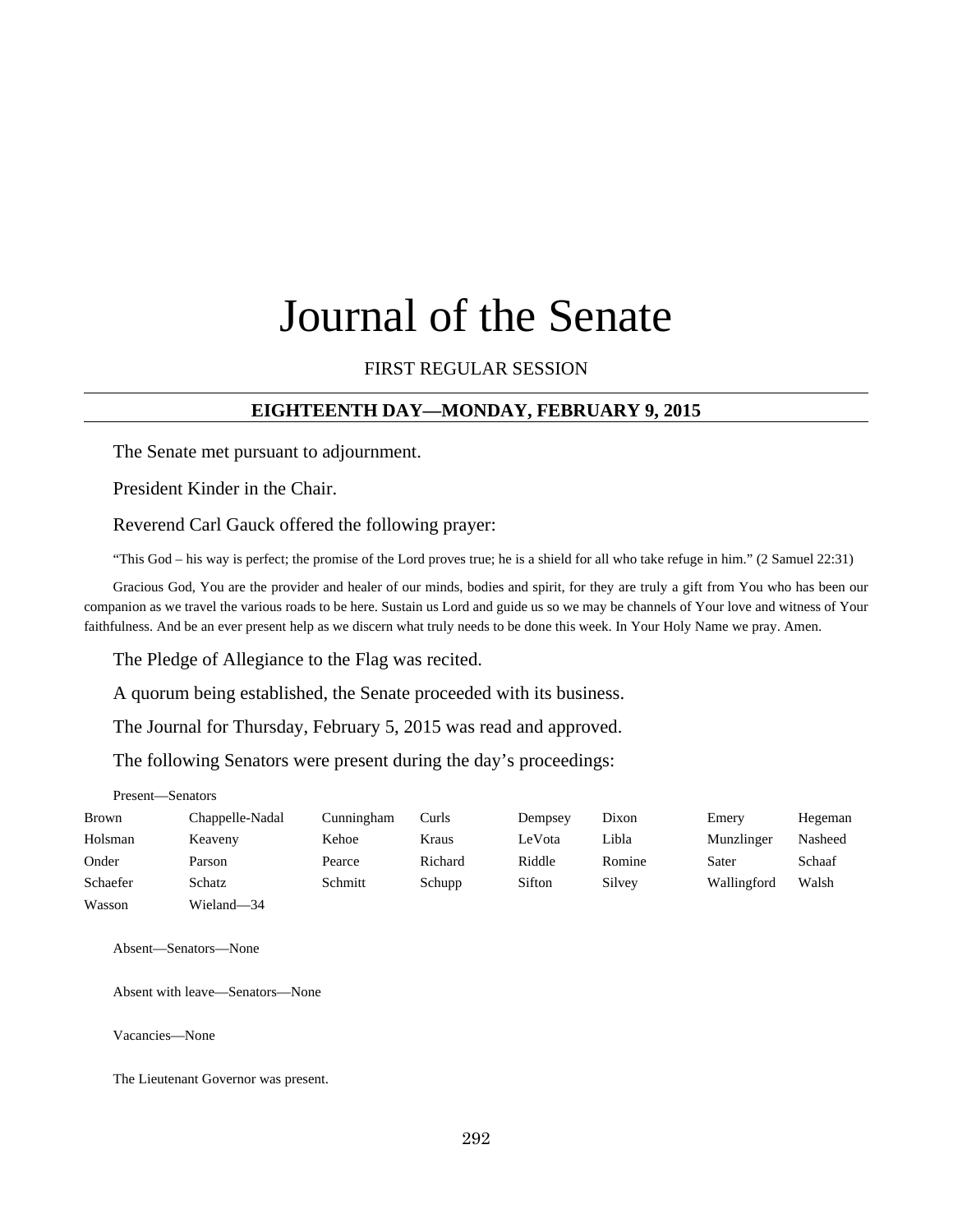### **RESOLUTIONS**

Senator Richard offered Senate Resolution No. 265, regarding Dr. Blaine Henningsen, Carthage, which was adopted.

Senator Schmitt offered Senate Resolution No. 266, regarding Garrick Hamilton, which was adopted.

Senator Schmitt offered Senate Resolution No. 267, regarding Myrtle E. Walker, Kirkwood, which was adopted.

Senator Cunningham offered Senate Resolution No. 268, regarding Jennie Cummings, Mountain View, which was adopted.

Senator Hegeman offered Senate Resolution No. 269, regarding John Richard Germinder, which was adopted.

Senator Parson offered Senate Resolution No. 270, regarding Claire Silvers, El Dorado Springs, which was adopted.

Senator Pearce offered Senate Resolution No. 271, regarding Brandon Bothwell, Mooresville, which was adopted.

Senator Pearce offered Senate Resolution No. 272, regarding Kelsey Elbel, Holden, which was adopted.

Senator Pearce offered Senate Resolution No. 273, regarding Nora Faris, Concordia, which was adopted.

Senator Sater offered Senate Resolution No. 274, regarding Yia Yang, Rocky Comfort, which was adopted.

Senator Munzlinger offered Senate Resolution No. 275, regarding Cole Edwards, Salisbury, which was adopted.

Senator Hegeman offered Senate Resolution No. 276, regarding Brock Larson, Newtown, which was adopted.

Senator Riddle offered Senate Resolution No. 277, regarding Samantha Marre, Elsberry, which was adopted.

Senator Romine offered Senate Resolution No. 278, regarding Jack Davis, Farmington, which was adopted.

Senator Cunningham offered Senate Resolution No. 279, regarding Carson Priddle, Doniphan, which was adopted.

Senator Wasson offered Senate Resolution No. 280, regarding Ally Hultgren, Willard, which was adopted.

Senator Schaaf offered Senate Resolution No. 281, regarding Morgan Walkup, Gower, which was adopted.

Senator Kehoe offered Senate Resolution No. 282, regarding Paul Shanks, Belle, which was adopted.

Senator Kehoe offered Senate Resolution No. 283, regarding Libby Martin, Clarksburg, which was adopted.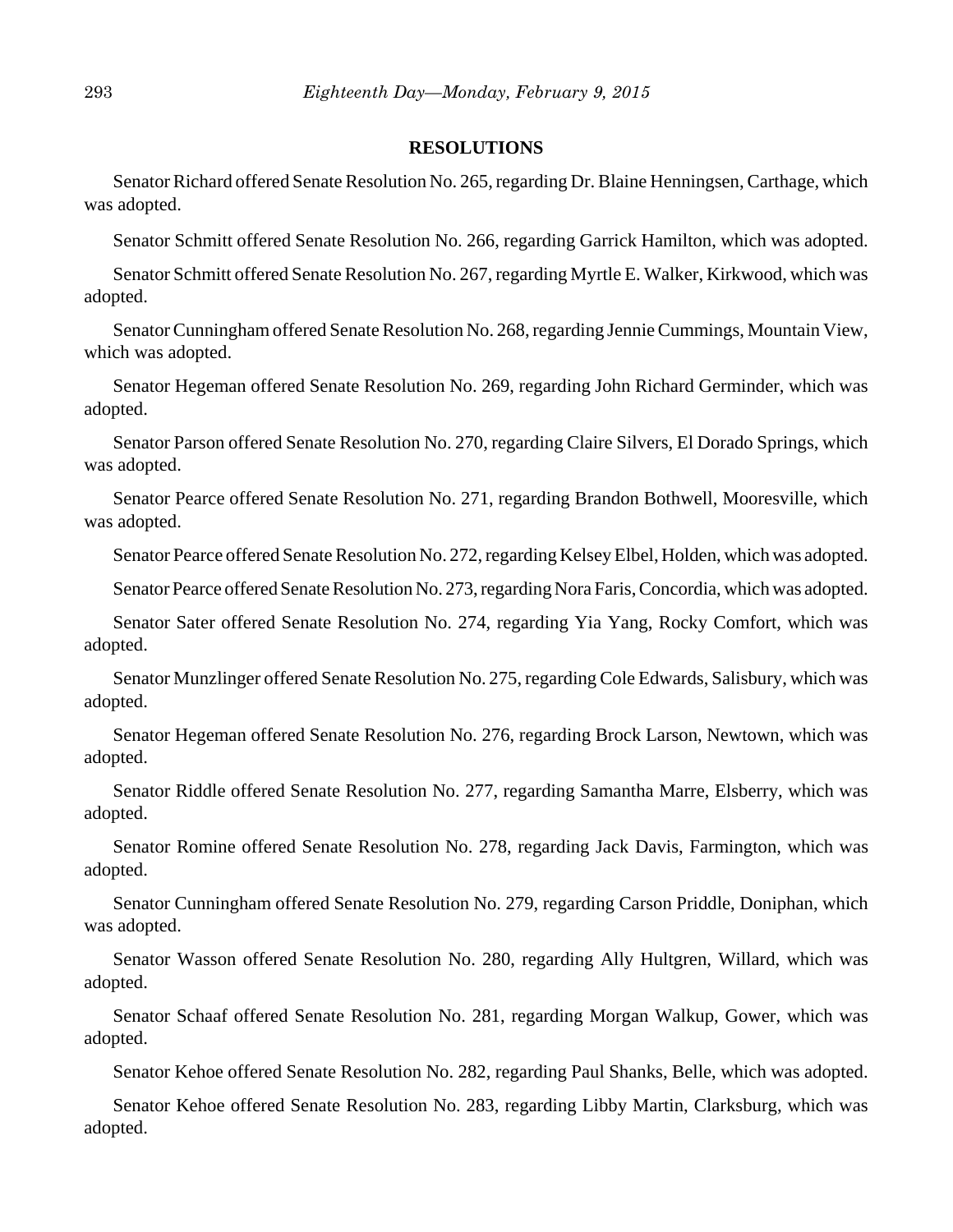Senator Sater offered Senate Resolution No. 284, regarding Shaylee Wallace, Reeds Spring, which was adopted.

Senator Libla offered Senate Resolution No. 285, regarding Jaret Holden, Birch Tree, which was adopted.

Senator Sifton offered Senate Resolution No. 286, regarding Dr. Parag Parikh, Saint Louis, which was adopted.

Senator Sifton offered Senate Resolution No. 287, regarding Ken Dickinson, Kirkwood, which was adopted.

Senator Parson offered Senate Resolution No. 288, regarding Hollee Akers, Sedalia, which was adopted.

Senator Cunningham offered Senate Resolution No. 289, regarding Samantha A. Hines, Willow Springs, which was adopted.

Senator Schaefer offered Senate Resolution No. 290, regarding Ethan Alan Baca, Centralia, which was adopted.

Senator Kehoe offered Senate Resolution No. 291, regarding Curtis Buschjost, Jefferson City, which was adopted.

Senator Kehoe offered Senate Resolution No. 292, regarding Shirley Otto, Jefferson City, which was adopted.

Senator Kehoe offered Senate Resolution No. 293, regarding Larry Dahler, California, which was adopted.

Senator Kehoe offered the following resolution:

#### SENATE RESOLUTION NO. 294

WHEREAS, the Missouri Senate recognizes the importance of empowering citizens to actively participate in the democratic process; and

WHEREAS, the Missouri Senate has a long tradition of rendering assistance to those organizations that sponsor projects in the interest of good citizenship; and

WHEREAS, the 2015 Missouri Youth Leadership Forum for Students with Disabilities, sponsored by the Governor's Council on Disability and the Missouri Planning Council for Developmental Disabilities, is an educational experience in state government for high school juniors and seniors with disabilities by allowing such youth to participate in the democratic process:

NOW, THEREFORE, BE IT RESOLVED that we, the members of the Missouri Senate, Ninety-eighth General Assembly, hereby grant the 2015 Missouri Youth Leadership Forum for Students with Disabilities permission to use the Senate Chamber on Tuesday, July 28, 2015 from 2:00 p.m. to 3:30 p.m. for the purpose of holding a mock legislative session.

Senator Kehoe requested unanimous consent of the Senate that the rules be suspended for the purpose of taking **SR 294** up for adoption, which request was granted.

On motion of Senator Kehoe, **SR 294** was adopted.

### **CONCURRENT RESOLUTIONS**

Senators Schupp, Holsman, Walsh, LeVota, Curls, Sifton and Nasheed offered the following concurrent resolution: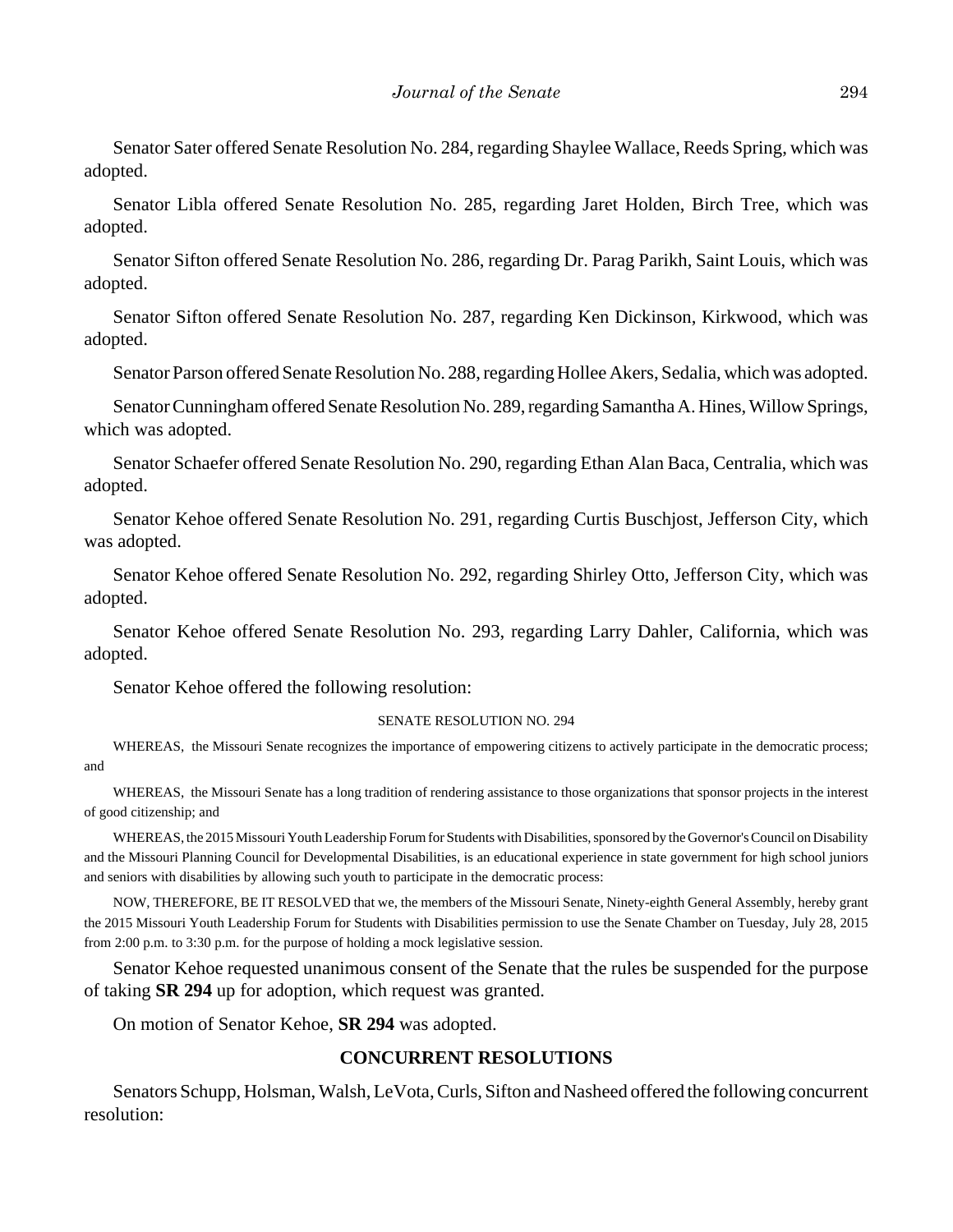### 295 *Eighteenth Day—Monday, February 9, 2015*

#### SENATE CONCURRENT RESOLUTION NO. 16

Relating to the ratification of the Equal Rights Amendment to the United States Constitution.

WHEREAS, three years after women won the right to vote, the Equal Rights Amendment to the United States Constitution, authored by Alice Paul, head of the National Women's Party, was introduced in Congress by Senator Curtis and Representative Anthony, both Republicans; and

WHEREAS, the Equal Rights Amendment to the United States Constitution passed the United States Senate and then the United States House of Representatives, and on March 22, 1972, the proposed Amendment to the United States Constitution was sent to the states for ratification; and

WHEREAS, the Equal Rights Amendment to the United States Constitution states:

"Section 1. Equality of rights under the law shall not be denied or abridged by the United States or by any state on account of sex.

Section 2. The Congress shall have the power to enforce, by appropriate legislation, the provisions of this article.

Section 3. This amendment shall take effect two years after the date of ratification."; and

WHEREAS, Congress placed a deadline of June 30, 1982, on the ratification process and thirty-five states ratified the proposed Amendment before the deadline; and

WHEREAS, Congress may not have the constitutional authority to place a deadline on the ratification process; and

WHEREAS, Article V of the United States Constitution allows the General Assembly of the State of Missouri to ratify this proposed Amendment to the Constitution of the United States; and

WHEREAS, the General Assembly of the State of Missouri finds that the proposed Amendment is meaningful and needed as part of the United States Constitution and that the present political, social and economic conditions are the same as or are even more demanding today than they were when the proposed Amendment was first submitted for adoption:

NOW, THEREFORE, BE IT RESOLVED that the members of the Missouri Senate, Ninety-eighth General Assembly, First Regular Session, the House of Representatives concurring therein, hereby ratify the Equal Rights Amendment to the United States Constitution; and

BE IT FURTHER RESOLVED that the Secretary of the Senate be instructed to prepare a properly inscribed copy of this resolution for the Archivist of the United States, Washington, D.C.; the Vice President of the United States; the Speaker of the United States House of Representatives; and each member of the Missouri Congressional delegation with request that it be printed in the Congressional Record.

Read 1st time.

### **INTRODUCTION OF BILLS**

The following Bills were read the 1st time and ordered printed:

**SB 417**–By Chappelle-Nadal.

An Act to repeal section 563.046 as enacted by senate bill no. 491, ninety-seventh general assembly, second regular session, and section 563.046 as enacted by senate bill no. 60, seventy-ninth general assembly, first regular session, and to enact in lieu thereof one new section relating to the defense of justified use of force under the Missouri criminal code.

**SB 418**–By Chappelle-Nadal.

An Act to repeal section 170.015, RSMo, and to enact in lieu thereof one new section relating to instruction in human sexuality and sexually transmitted infections.

### **SB 419**–By Silvey.

An Act to amend chapter 660, RSMo, by adding thereto one new section relating to the healthcare transformation trust fund.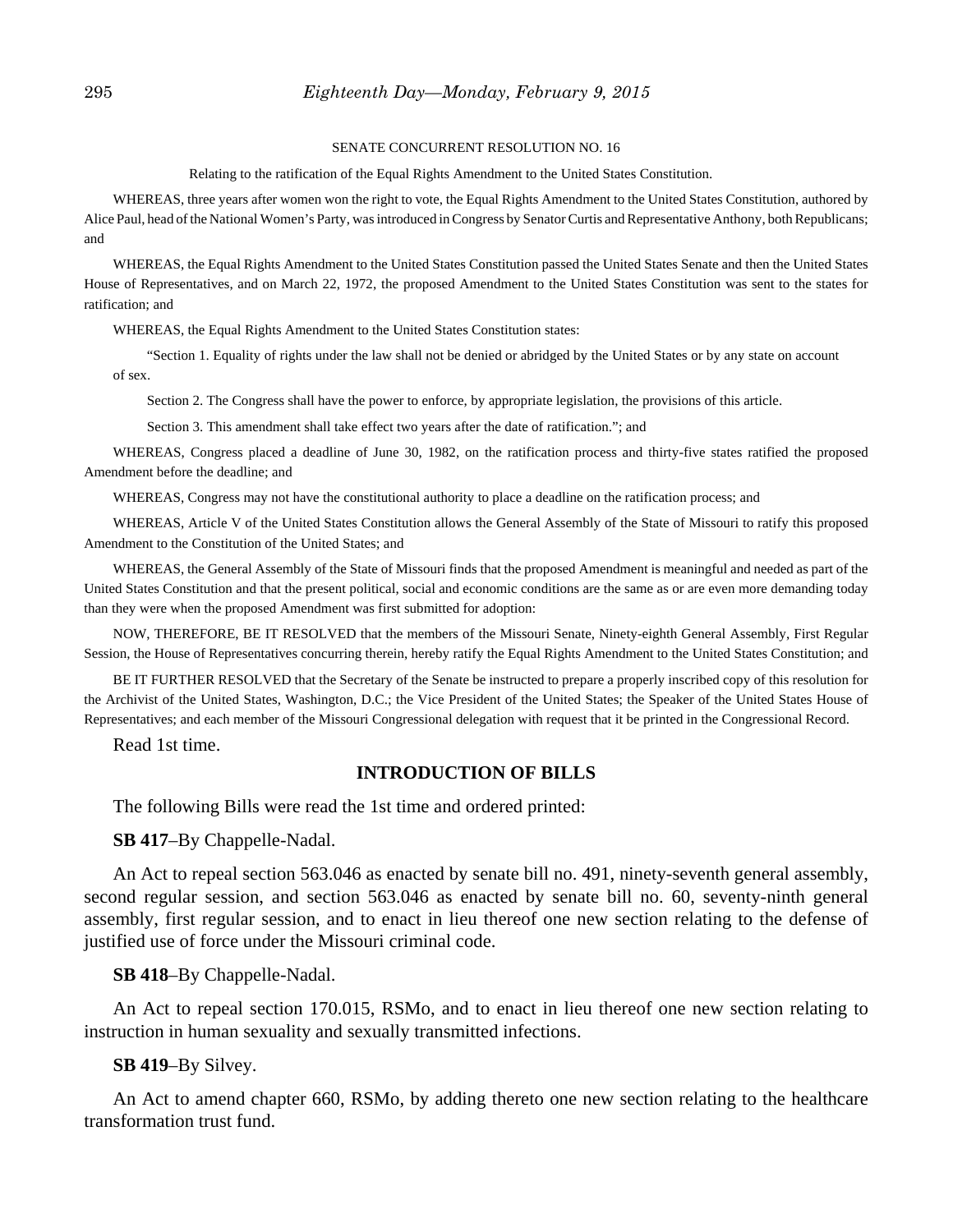### **SB 420**–By Schmitt.

An Act to amend chapter 166, RSMo, by adding thereto one new section relating to contributions for the Missouri higher education savings program.

**SB 421**–By Dixon.

An Act to repeal section 94.579, RSMo, and to enact in lieu thereof one new section relating to a sales tax for public safety.

Senator Kehoe assumed the Chair.

**SB 422**–By Schaaf.

An Act to amend chapter 191, RSMo, by adding thereto one new section relating to life-sustaining treatment policies of health care facilities.

**SB 423**–By Brown.

An Act to repeal section 304.010, RSMo, and to enact in lieu thereof one new section relating to speed limits, with an existing penalty provision.

# **THIRD READING OF SENATE BILLS**

**SS** for **SCS** for **SB 15**, introduced by Senators Dixon and LeVota, entitled:

# SENATE SUBSTITUTE FOR SENATE COMMITTEE SUBSTITUTE FOR SENATE BILL NO. 15

An Act to amend chapter 136, RSMo, by adding thereto one new section relating to a commission to study state tax policy.

Was taken up by Senator Dixon.

On motion of Senator Dixon, **SS** for **SCS** for **SB 15** was read the 3rd time and passed by the following vote:

YEAS—Senators

| Brown    | Chappelle-Nadal | Cunningham | Curls   | Dempsey | Dixon  | Emery       | Hegeman |
|----------|-----------------|------------|---------|---------|--------|-------------|---------|
| Holsman  | Keaveny         | Kehoe      | Kraus   | LeVota  | Libla  | Munzlinger  | Nasheed |
| Onder    | Parson          | Pearce     | Richard | Riddle  | Romine | Sater       | Schaaf  |
| Schaefer | Schatz          | Schmitt    | Schupp  | Sifton  | Silvey | Wallingford | Walsh   |
| Wasson   | Wieland-34      |            |         |         |        |             |         |

NAYS—Senators—None

Absent—Senators—None

Absent with leave—Senators—None

Vacancies—None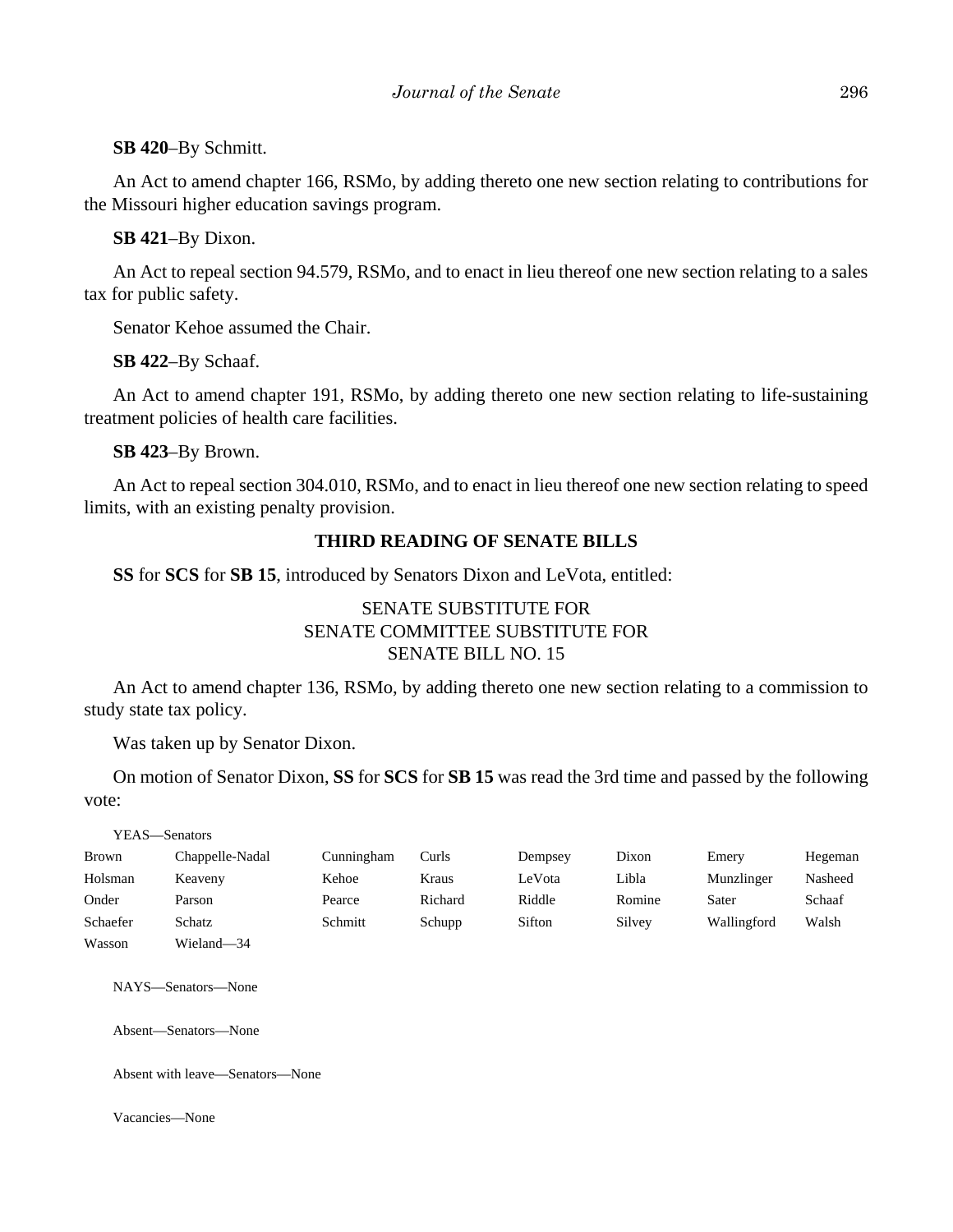The President declared the bill passed.

On motion of Senator Dixon, title to the bill was agreed to.

Senator Dixon moved that the vote by which the bill passed be reconsidered.

Senator Richard moved that motion lay on the table, which motion prevailed.

**SS No. 2** for **SCS** for **SB 11**, introduced by Senator Richard, entitled:

# SENATE SUBSTITUTE NO. 2 FOR SENATE COMMITTEE SUBSTITUTE FOR SENATE BILL NO. 11

An Act to repeal sections 105.450 and 105.470, RSMo, section 105.473 as enacted by senate bill no. 844, ninety-fifth general assembly, second regular session, and section 105.473 as enacted by house bill no. 1900, ninety-third general assembly, second regular session, and to enact in lieu thereof five new sections relating to regulating the ethical behavior of professionals engaged in political activities, with existing penalty provisions.

Was taken up.

On motion of Senator Richard, **SS No. 2** for **SCS** for **SB 11** was read the 3rd time and passed by the following vote:

YEAS—Senators

| Brown   | Chappelle-Nadal | Cunningham | Curls  | Dempsey     | Dixon | Emery      | Hegeman       |
|---------|-----------------|------------|--------|-------------|-------|------------|---------------|
| Holsman | Keaveny         | Kehoe      | Kraus  | LeVota      | Libla | Munzlinger | Nasheed       |
| Onder   | Pearce          | Richard    | Riddle | Romine      | Sater | Schaefer   | <b>Schatz</b> |
| Schmitt | Schupp          | Sifton     | Silvey | Wallingford | Walsh | Wasson     | Wieland—32    |

NAYS—Senators

Parson Schaaf—2

Absent—Senators—None

Absent with leave—Senators—None

Vacancies—None

The President declared the bill passed.

On motion of Senator Richard, title to the bill was agreed to.

Senator Richard moved that the vote by which the bill passed be reconsidered.

Senator Dempsey moved that motion lay on the table, which motion prevailed.

### **MESSAGES FROM THE GOVERNOR**

The following messages were received from the Governor, reading of which was waived: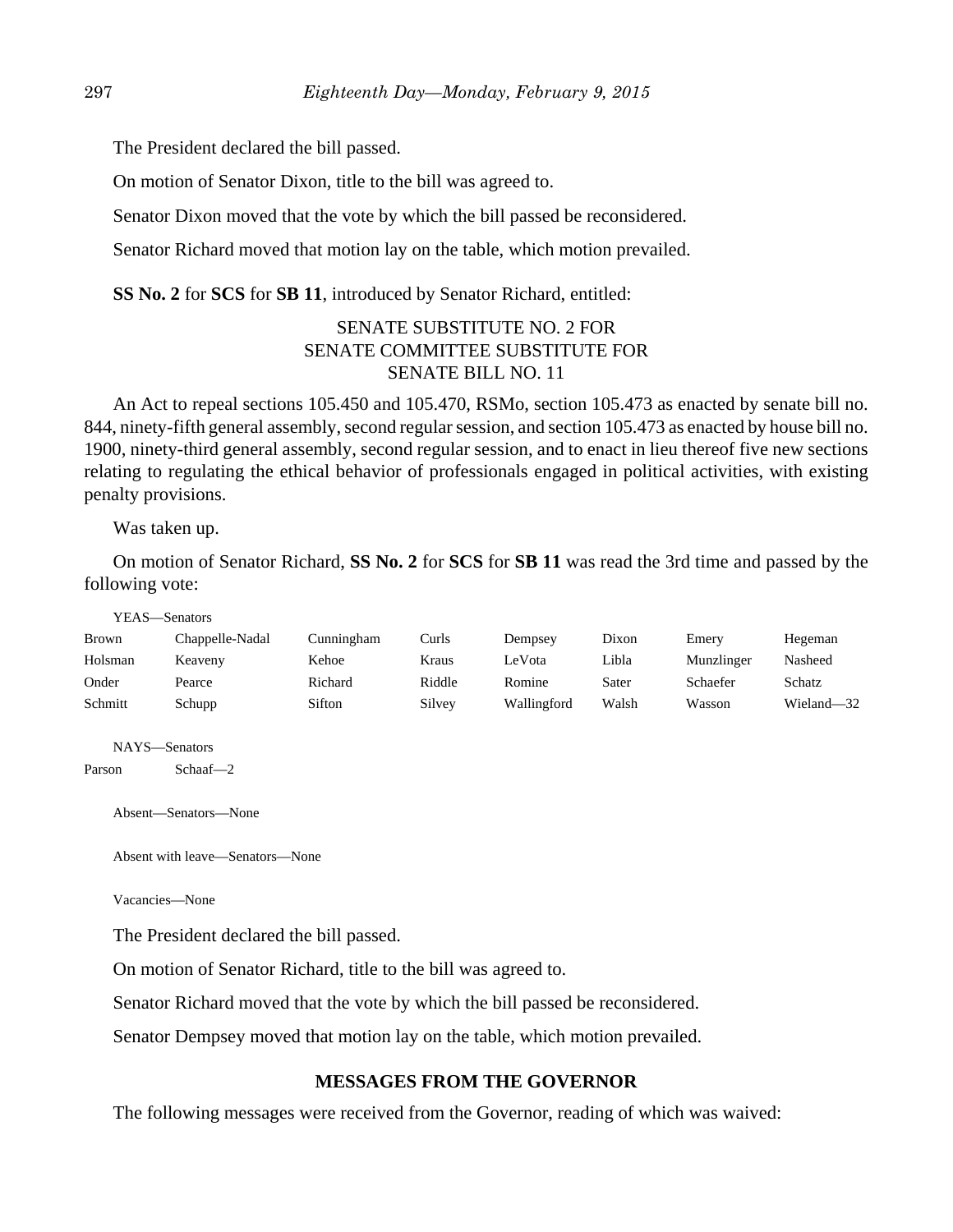# GOVERNOR OF MISSOURI JEFFERSON CITY 65102

February 9, 2015

To the Senate of the 98th General Assembly of the State of Missouri:

I have the honor to transmit to you herewith for your advice and consent the following appointment:

James H. Chapman III, Democrat, 4100 Tyler Road, Grain Valley, Jackson County, Missouri 64029, as a member of the Elevator Safety Board, for a term ending June 6, 2015, and until his successor is duly appointed and qualified; vice, James H. Chapman III, Withdrawn.

> Respectfully submitted, Jeremiah W. (Jay) Nixon Governor

Also,

### GOVERNOR OF MISSOURI JEFFERSON CITY 65102

February 9, 2015

To the Senate of the 98th General Assembly of the State of Missouri:

I have the honor to transmit to you herewith for your advice and consent the following appointment:

Susan Cole, Independent, 233 West Old Watson Road, Webster Groves, Saint Louis County, Missouri 63119, as a member of the Missouri Charter Public School Commission, for a term ending September 17, 2016, and until her successor is duly appointed and qualified; vice, Susan Cole, withdrawn.

> Respectfully submitted, Jeremiah W. (Jay) Nixon Governor

Also,

### GOVERNOR OF MISSOURI JEFFERSON CITY 65102 February 9, 2015

To the Senate of the 98th General Assembly of the State of Missouri:

I have the honor to transmit to you herewith for your advice and consent the following appointment:

Michelle Crockett, 221 South Highway J, Lamar, Barton County, Missouri 64759, as a member of the Children's Trust Fund Board, for a term ending September 15, 2015, and until her successor is duly appointed and qualified; vice, Michelle Crockett, withdrawn.

> Respectfully submitted, Jeremiah W. (Jay) Nixon Governor

Also,

GOVERNOR OF MISSOURI JEFFERSON CITY 65102 February 9, 2015

To the Senate of the 98th General Assembly of the State of Missouri: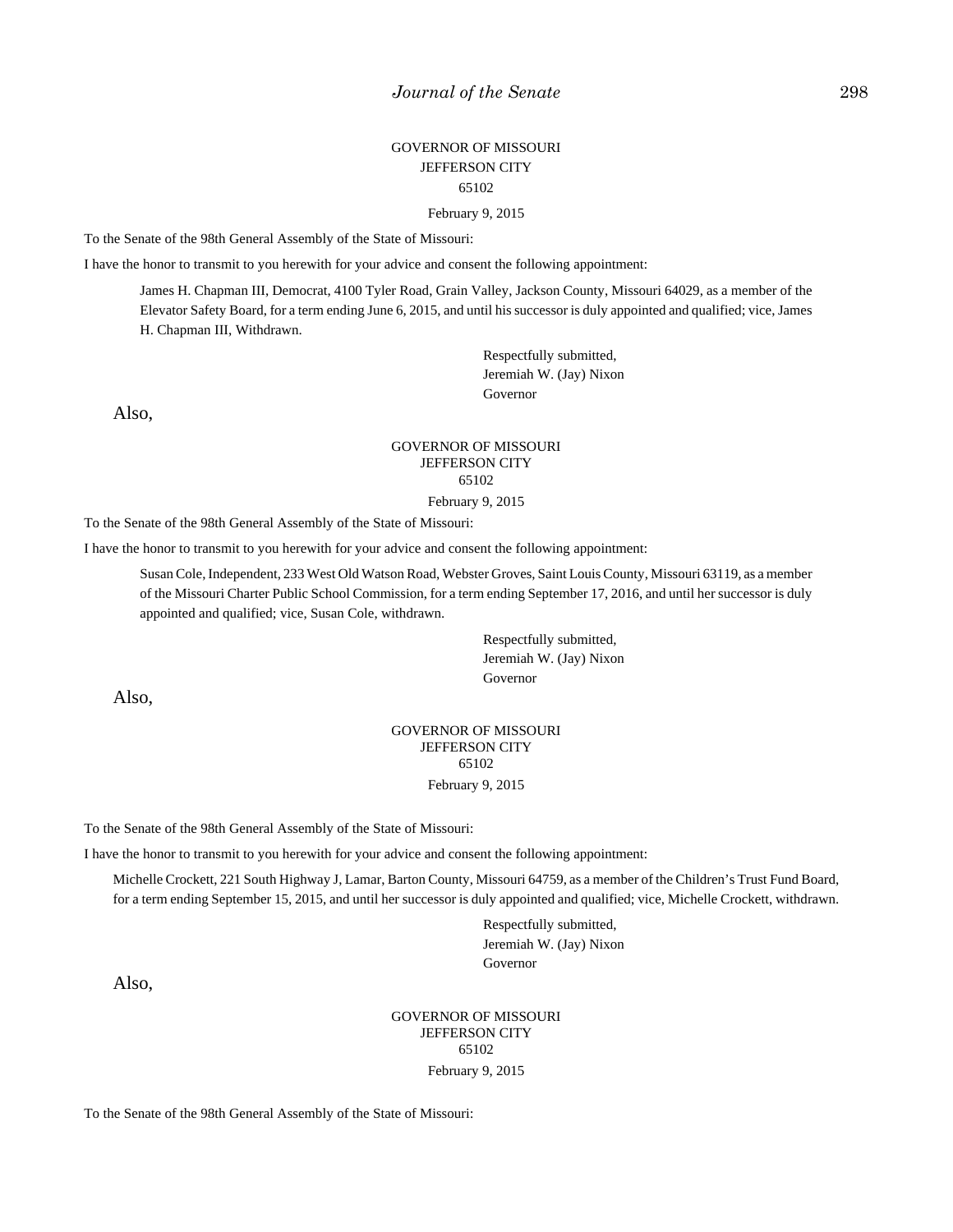I have the honor to transmit to you herewith for your advice and consent the following appointment:

Deborah Curtis, Independent, 118 Hidden Pines Lane, Warrensburg, Johnson County, Missouri 64093, as a member of the Missouri Charter Public School Commission, for a term ending September 17, 2018, and until her successor is duly appointed and qualified; vice, Deborah Curtis, withdrawn.

> Respectfully submitted, Jeremiah W. (Jay) Nixon Governor

Also,

#### GOVERNOR OF MISSOURI JEFFERSON CITY 65102

February 9, 2015

To the Senate of the 98th General Assembly of the State of Missouri:

I have the honor to transmit to you herewith for your advice and consent the following appointment:

Ve'Shawn Dixon, 920 Memorial Drive, Maryville, Nodaway County, Missouri 64468, as the student representative of the Northwest Missouri State University Board of Regents, for a term ending December 31, 2015, and until his successor is duly appointed and qualified; vice, Ve'Shawn Dixon, withdrawn.

> Respectfully submitted, Jeremiah W. (Jay) Nixon Governor

Also,

### GOVERNOR OF MISSOURI JEFFERSON CITY 65102 February 9, 2015

To the Senate of the 98th General Assembly of the State of Missouri:

I have the honor to transmit to you herewith for your advice and consent the following appointment:

Christina M. Ferguson, 10001 North Revere Court, Kansas City, Platte County, Missouri 64154, as a member of the State Board of Pharmacy, for a term ending December 3, 2019, and until her successor is duly appointed and qualified; vice, Christina M. Ferguson, withdrawn.

> Respectfully submitted, Jeremiah W. (Jay) Nixon Governor

Also,

### GOVERNOR OF MISSOURI JEFFERSON CITY 65102

#### February 9, 2015

To the Senate of the 98th General Assembly of the State of Missouri:

I have the honor to transmit to you herewith for your advice and consent the following appointment:

David E. Gurian, 2309 Parkridge Avenue, Brentwood, Saint Louis County, Missouri 63144, as a member of the Organ Donation Advisory Committee, for a term ending December 12, 2015, and until his successor is duly appointed and qualified; vice, David E. Gurian, withdrawn.

> Respectfully submitted, Jeremiah W. (Jay) Nixon Governor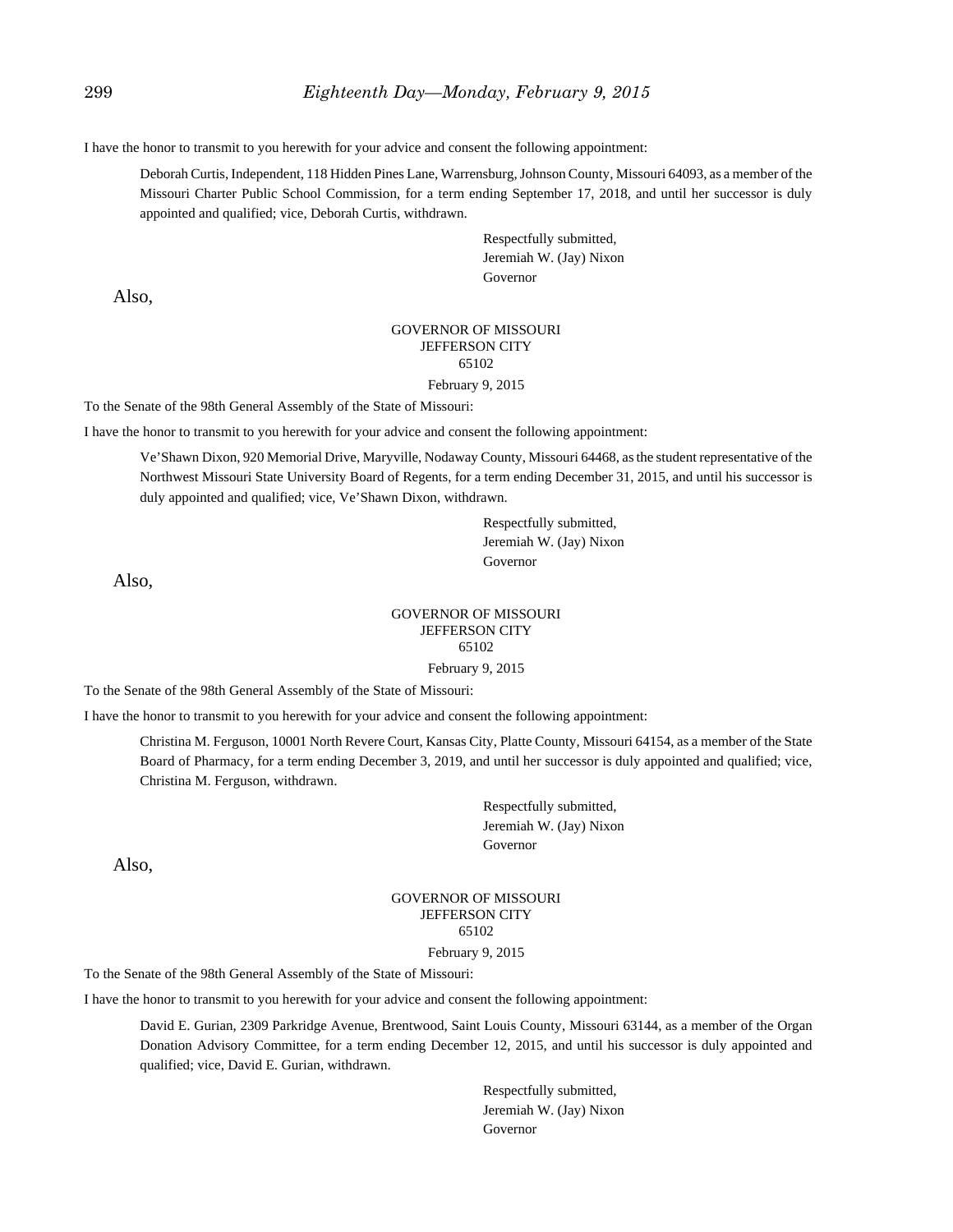Also,

### GOVERNOR OF MISSOURI JEFFERSON CITY 65102

February 9, 2015

To the Senate of the 98th General Assembly of the State of Missouri:

I have the honor to transmit to you herewith for your advice and consent the following appointment:

Frank James Logan Sr., Democrat, 3018 Rutger Street, Saint Louis City, Missouri 63104, as a member of the Lincoln University Board of Curators, for a term ending January 1, 2017, and until his successor is duly appointed and qualified; vice, Frank James Logan Sr., withdrawn.

> Respectfully submitted, Jeremiah W. (Jay) Nixon Governor

Also,

### GOVERNOR OF MISSOURI JEFFERSON CITY 65102

February 9, 2015

To the Senate of the 98th General Assembly of the State of Missouri:

I have the honor to transmit to you herewith for your advice and consent the following appointment:

Paul M. Maloney, Republican, 5823 Delor, St. Louis City, Missouri 63109, as a member of the Saint Louis City Board of Election Commissioners, for a term ending January 10, 2017, and until his successor is duly appointed and qualified; vice, Paul M. Maloney, withdrawn.

> Respectfully submitted, Jeremiah W. (Jay) Nixon Governor

Also,

### GOVERNOR OF MISSOURI JEFFERSON CITY 65102

February 9, 2015

To the Senate of the 98th General Assembly of the State of Missouri:

I have the honor to transmit to you herewith for your advice and consent the following appointment:

David W. Murphy, Democrat, 1709 Cliff Drive, Columbia, Boone County, Missouri 65201, as a member of the Conservation Commission, for a term ending June 30, 2019, and until his successor is duly appointed and qualified; vice, David W. Murphy, withdrawn.

> Respectfully submitted, Jeremiah W. (Jay) Nixon Governor

Also,

GOVERNOR OF MISSOURI JEFFERSON CITY 65102 February 9, 2015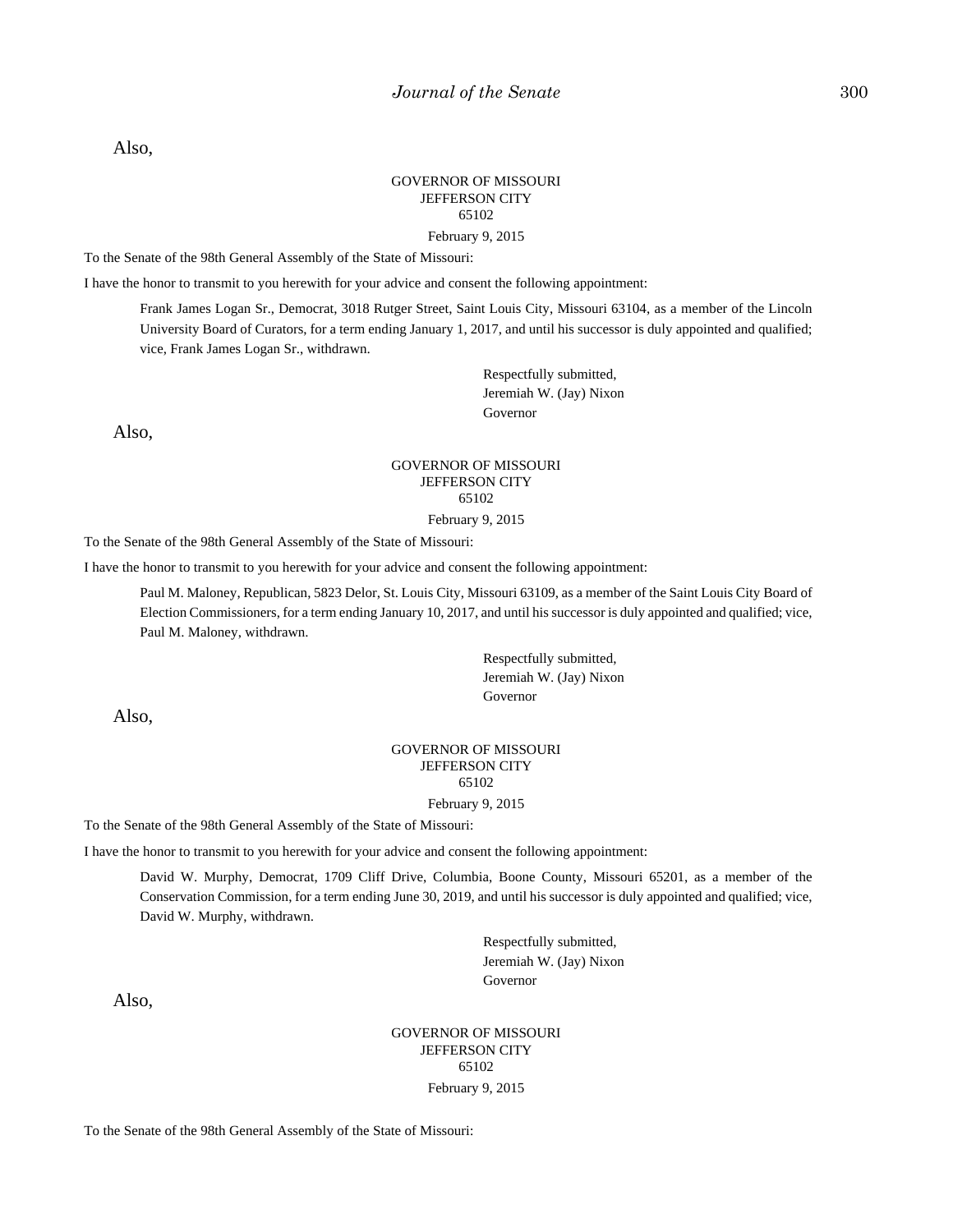I have the honor to transmit to you herewith for your advice and consent the following appointment:

Thomas Rodenberg, Democrat, 1005 Southwest 44<sup>th</sup> Street, Blue Springs, Jackson County, Missouri 64015, as a member of the Missouri Public Entity Risk Management Fund Board of Trustees, for a term ending July 15, 2017, and until his successor is duly appointed and qualified; vice, Thomas Rodenberg, withdrawn.

> Respectfully submitted, Jeremiah W. (Jay) Nixon Governor

Also,

#### GOVERNOR OF MISSOURI JEFFERSON CITY 65102

February 9, 2015

To the Senate of the 98th General Assembly of the State of Missouri:

I have the honor to transmit to you herewith for your advice and consent the following appointment:

Christie L. Rodriguez, 406 South Main Street, Nevada, Vernon County, Missouri 64772, as a member of the Board of Cosmetology and Barber Examiners, for a term ending May 1, 2016, and until her successor is duly appointed and qualified; vice, Christie L. Rodriguez, withdrawn.

> Respectfully submitted, Jeremiah W. (Jay) Nixon Governor

Also,

### GOVERNOR OF MISSOURI JEFFERSON CITY 65102 February 9, 2015

To the Senate of the 98th General Assembly of the State of Missouri:

I have the honor to transmit to you herewith for your advice and consent the following appointment:

Leland M. Shurin, Democrat, 411 West 46 Terrace #1101, Kansas City, Jackson County, Missouri 64112, as a member of the Missouri Gaming Commission, for a term ending April 29, 2017, and until his successor is duly appointed and qualified; vice, Leland M. Shurin, withdrawn.

> Respectfully submitted, Jeremiah W. (Jay) Nixon Governor

President Pro Tem Dempsey referred the above appointments to the Committee on Gubernatorial Appointments.

### **SECOND READING OF CONCURRENT RESOLUTIONS**

The following Concurrent Resolution was read the 2nd time and referred to the Committee indicated:

**SCR 15**—Rules, Joint Rules, Resolutions and Ethics.

### **SENATE BILLS FOR PERFECTION**

Senator Munzlinger moved that **SB 14** be taken up for perfection, which motion prevailed.

Senator Munzlinger offered **SS** for **SB 14**, entitled: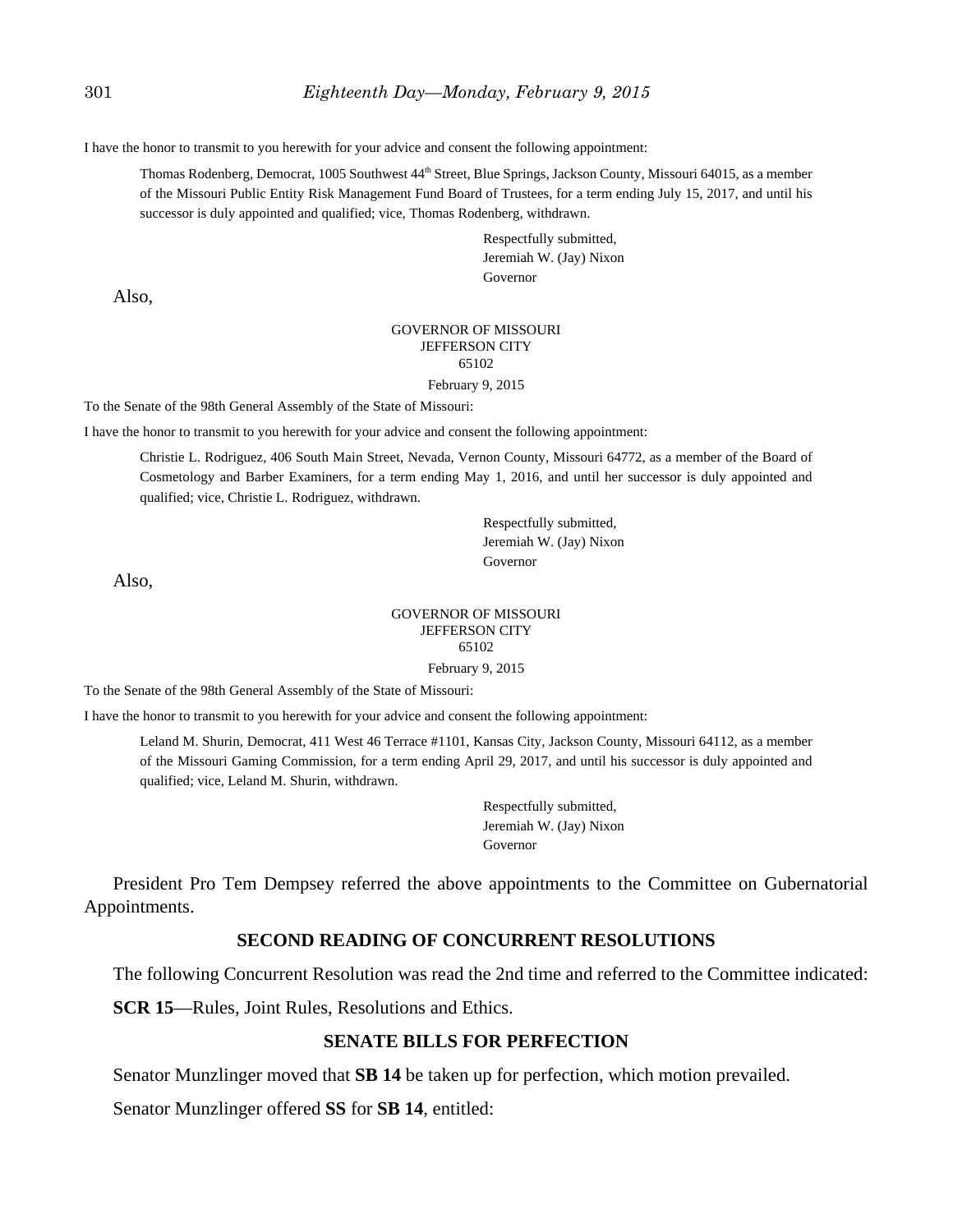# SENATE SUBSTITUTE FOR SENATE BILL NO. 14

An Act to amend chapter 37, RSMo, by adding thereto one new section relating to the transparency and accountability of public funds.

Senator Munzlinger moved that **SS** for **SB 14** be adopted.

Senator Schupp offered **SA 1**, which was read:

# SENATE AMENDMENT NO. 1

Amend Senate Substitute for Senate Bill No. 14, Page 1, Section 37.851, Line 5, by inserting before the word "office" the following: "**general assembly and the**".

Senator Schupp moved that the above amendment be adopted, which motion prevailed.

Senator Munzlinger moved that **SS** for **SB 14**, as amended, be adopted, which motion prevailed.

On motion of Senator Munzlinger, **SS** for **SB 14**, as amended, was declared perfected and ordered printed.

Senator Sater moved that **SB 26**, with **SCS**, be taken up for perfection, which motion prevailed.

**SCS** for **SB 26**, entitled:

# SENATE COMMITTEE SUBSTITUTE FOR SENATE BILL NO. 26

An Act to amend chapter 196, RSMo, by adding thereto one new section relating to emergency administration of epinephrine by auto-injector.

Was taken up.

Senator Sater moved that **SCS** for **SB 26** be adopted.

Senator Sater offered **SS** for **SCS** for **SB 26**, entitled:

# SENATE SUBSTITUTE FOR SENATE COMMITTEE SUBSTITUTE FOR SENATE BILL NO. 26

An Act to amend chapter 196, RSMo, by adding thereto one new section relating to emergency administration of epinephrine by auto-injector.

Senator Sater moved that **SS** for **SCS** for **SB 26** be adopted, which motion prevailed.

On motion of Senator Sater, **SS** for **SCS** for **SB 26** was declared perfected and ordered printed.

### **INTRODUCTIONS OF GUESTS**

Senator Curls introduced to the Senate, Mayor Ted Hoskins, Councilwoman Lee Etta Hoskins, Councilwoman Emmalene Mitchell and Councilman At-Large Ralph McDaniel, Berkeley.

On motion of Senator Richard, the Senate adjourned under the rules.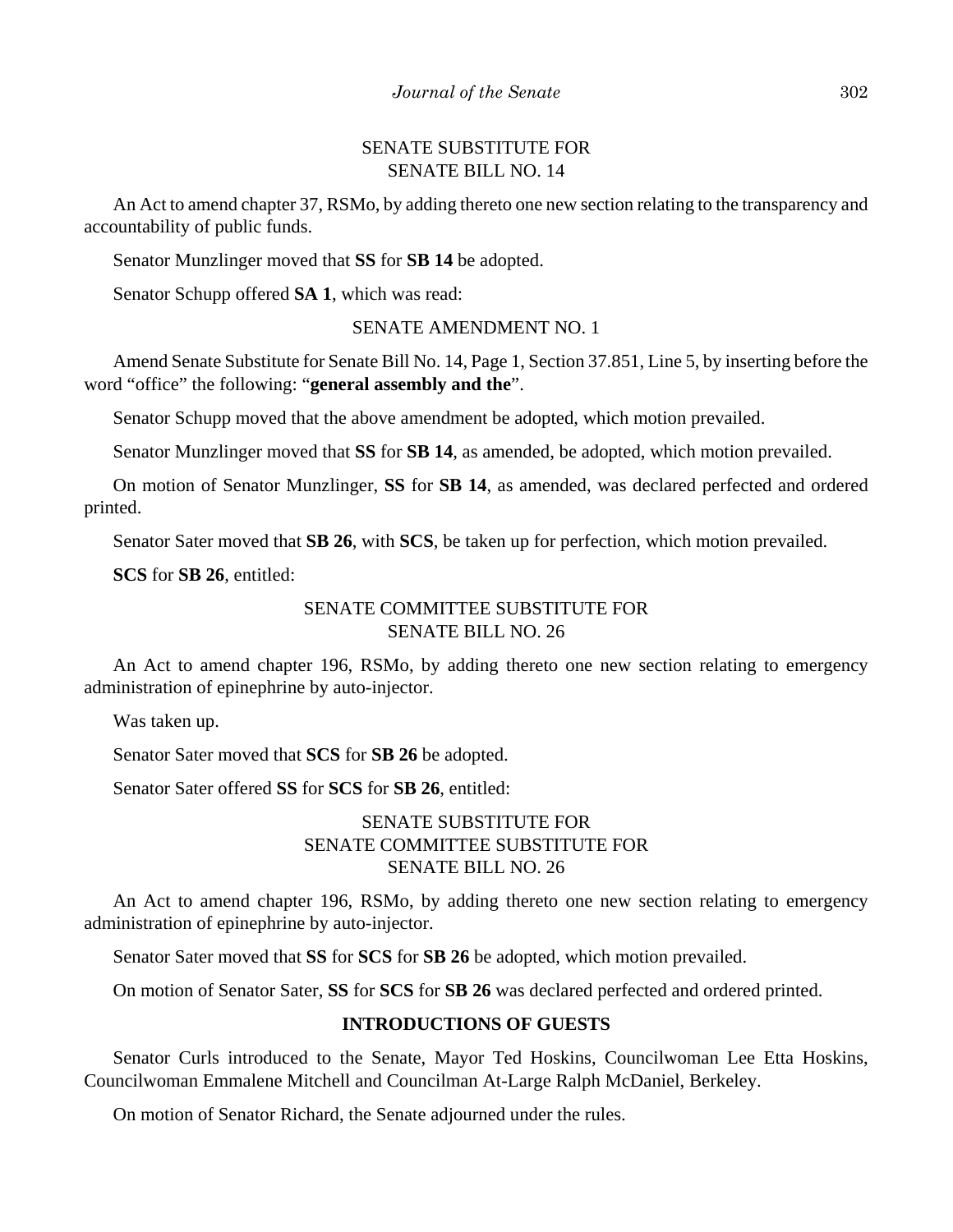# SENATE CALENDAR \_\_\_\_\_\_

# NINETEENTH DAY–TUESDAY, FEBRUARY 10, 2015 \_\_\_\_\_\_

### FORMAL CALENDAR

# SECOND READING OF SENATE BILLS

SB 234-Kehoe SB 235-Dixon SB 236-Keaveny SB 237-Keaveny, et al SB 238-LeVota SB 239-Brown SB 240-Keaveny and Schaaf SB 241-Keaveny SB 242-Dixon SB 243-Schmitt SB 244-Schmitt SB 245-Hegeman SB 246-Hegeman SB 247-Sifton SB 248-Schaefer SB 249-Holsman SB 250-Onder SB 251-Onder SB 252-Romine SB 253-Romine SB 254-Kraus SB 255-Schaaf and Holsman SB 256-Sater and Nasheed SB 257-Sater SB 258-Wallingford SB 259-Wallingford SB 260-Schaefer SB 261-Schaefer SB 262-Schaefer

SB 263-Schaefer SB 264-Schaefer SB 265-Schaefer SB 266-Schaefer SB 267-Schaefer SB 268-Pearce SB 269-Nasheed SB 270-Nasheed SB 271-Silvey SB 272-Riddle, et al SB 273-Riddle SB 274-Schupp SB 275-Schupp SB 276-Walsh SB 277-Walsh SB 278-Schatz SB 279-Brown SB 280-Keaveny SB 281-Silvey SB 282-Parson SB 283-Kehoe SB 284-Munzlinger SB 285-Kehoe SB 286-Schaaf and Silvey SB 287-Silvey SB 288-Schatz SB 289-Schatz SB 290-Schaefer SB 291-Cunningham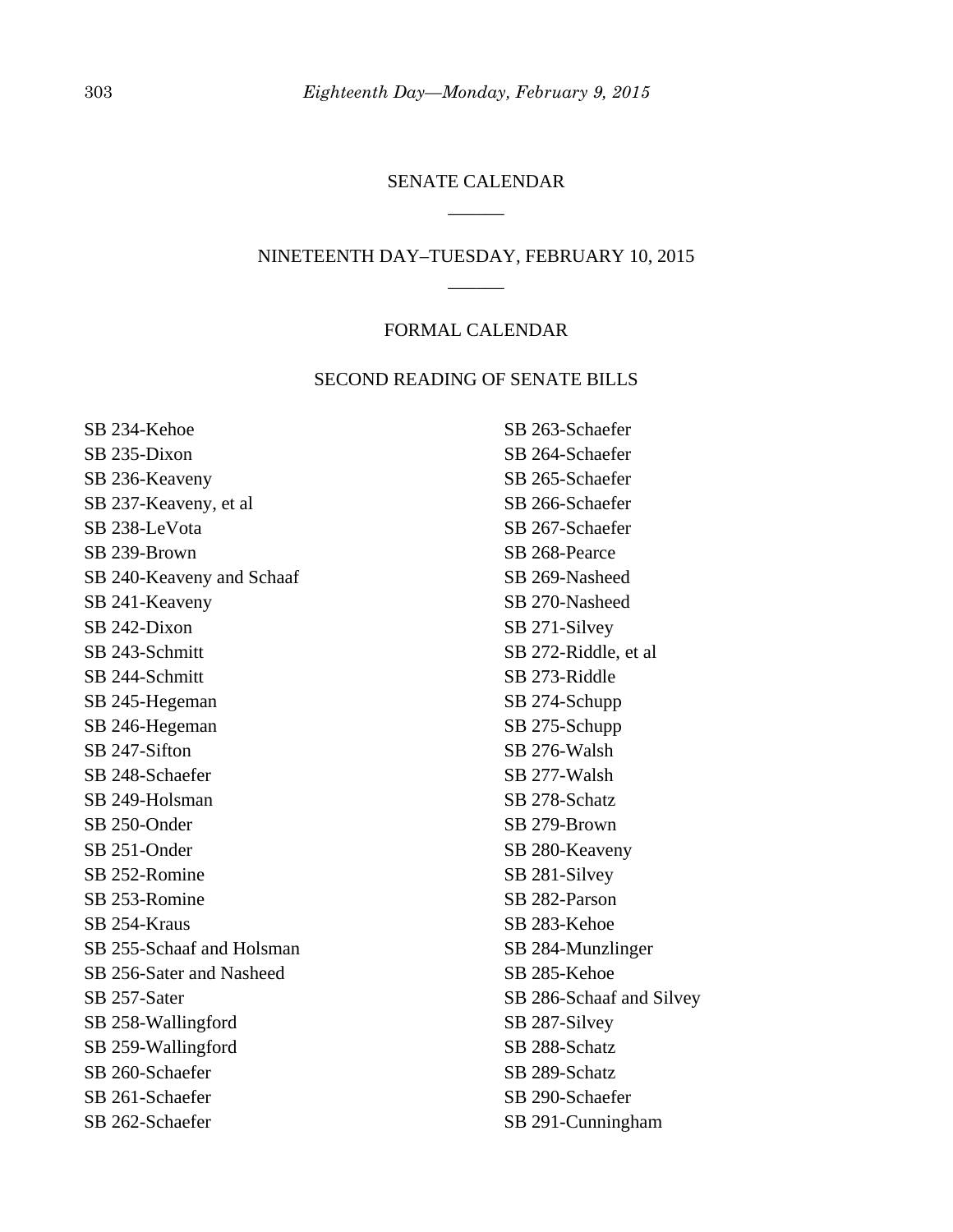SB 292-Munzlinger SB 293-Parson SB 294-Schaaf SB 295-Schaaf SB 296-Schaaf SB 297-Holsman SB 298-Kraus SB 299-Pearce SB 300-Silvey SB 301-Silvey SB 302-Riddle SB 303-Keaveny SB 304-Keaveny SB 305-Onder SB 306-Onder SB 307-Curls SB 308-Curls SB 309-Curls SB 310-Emery SB 311-Emery SB 312-Schmitt SB 313-Wallingford SB 314-Wallingford SB 315-Dixon SB 316-Brown SB 317-Brown SB 318-Cunningham and Libla SB 319-Schaaf and Silvey SB 320-Wallingford SB 321-Hegeman SB 322-Dempsey SB 323-Munzlinger SB 324-Munzlinger SB 325-Sater SB 326-Sater SB 327-Onder SB 328-Schupp SB 329-Schupp SB 330-Parson SB 331-Libla

SB 332-Nasheed SB 333-Nasheed SB 334-Nasheed SB 335-Holsman SB 336-Kraus SB 337-Munzlinger SB 338-Munzlinger SB 339-Munzlinger SB 340-Pearce SB 341-Riddle SB 342-Brown SB 343-Wasson SB 344-Wasson SB 345-Wasson SB 346-Wasson SB 347-Dixon SB 348-Schaefer SB 349-Schaefer SB 350-Schaefer SB 351-Schaefer SB 352-Schaefer SB 353-Silvey SB 354-Sater SB 355-Brown SB 356-Nasheed SB 357-Nasheed SB 358-Kehoe SB 359-Kehoe SB 360-Parson SB 361-Parson SB 362-Parson SB 363-Parson SB 364-Parson SB 365-Schmitt SB 366-Schmitt SB 367-Kraus SB 368-Pearce SB 369-Pearce SB 370-Munzlinger SB 371-Munzlinger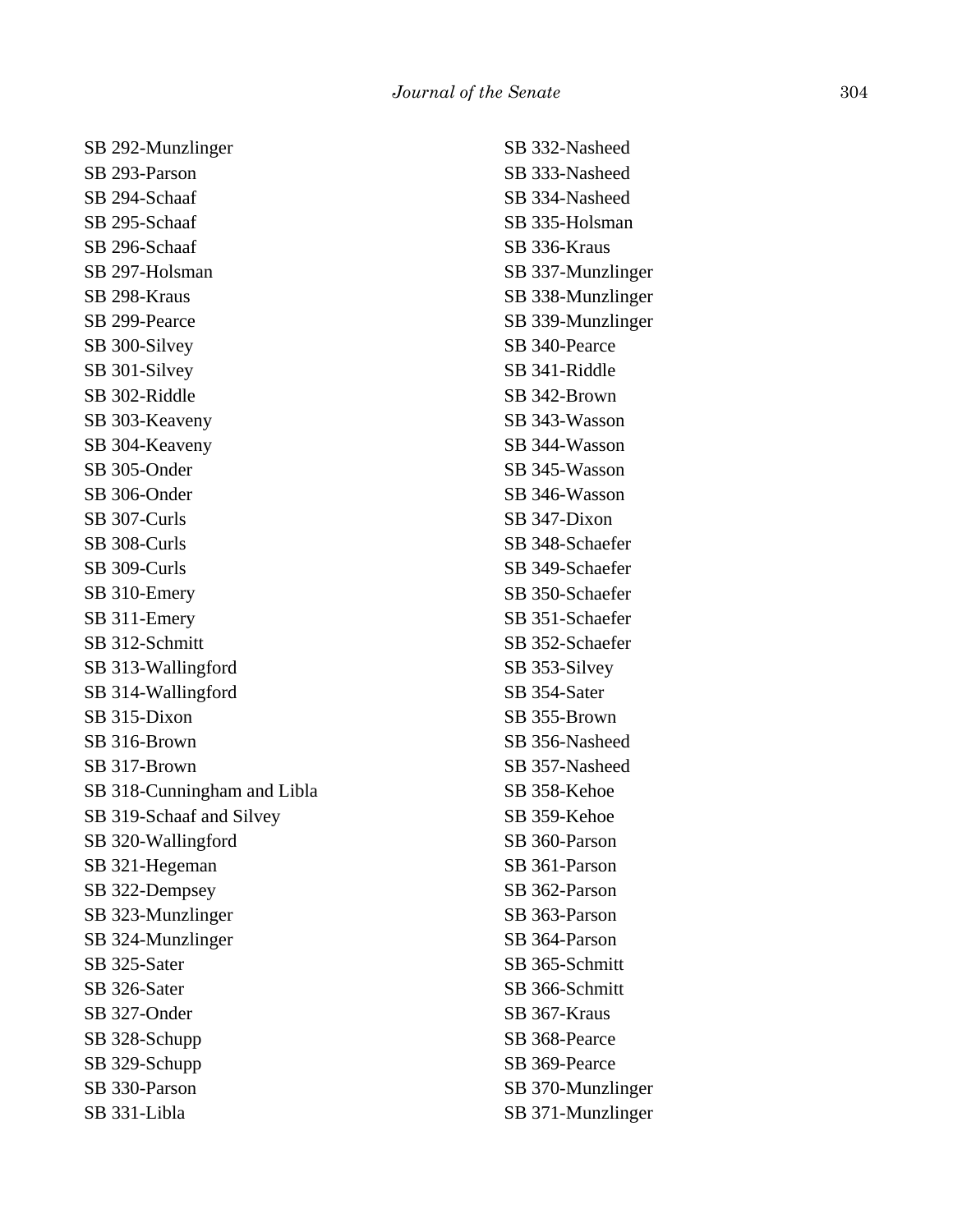SB 372-Keaveny SB 373-Libla SB 374-Schatz SB 375-Schatz SB 376-Schatz SB 377-Schatz SB 378-Schatz SB 379-Schatz SB 380-Wieland SB 381-Dixon SB 382-Dixon SB 383-Wallingford SB 384-Munzlinger SB 385-Keaveny SB 386-Keaveny SB 387-Wasson SB 388-Wasson SB 389-Silvey and Walsh SB 390-Curls SB 391-Curls SB 392-Wieland SB 393-Schupp SB 394-Wallingford SB 395-Holsman SB 396-Holsman SB 397-Silvey SB 398-Schatz SB 399-Onder SB 400-Onder SB 401-Schmitt and Richard SB 402-Wieland SB 403-Kehoe

SB 404-Kehoe SB 405-Hegeman SB 406-Munzlinger SB 407-Onder SB 408-Libla SB 409-Wallingford SB 410-Wallingford SB 411-Brown SB 412-Romine SB 413-Romine SB 414-Wasson SB 415-Wasson SB 416-Wasson SB 417-Chappelle-Nadal SB 418-Chappelle-Nadal SB 419-Silvey SB 420-Schmitt SB 421-Dixon SB 422-Schaaf SB 423-Brown SJR 6-Curls SJR 7-Richard and Wallingford SJR 8-Schmitt SJR 9-Schmitt SJR 10-Sater SJR 11-Emery SJR 12-Onder SJR 13-Schaaf SJR 14-Dixon

# HOUSE BILLS ON SECOND READING

### HCS for HB 259 HB 150-Fitzpatrick

# THIRD READING OF SENATE BILLS